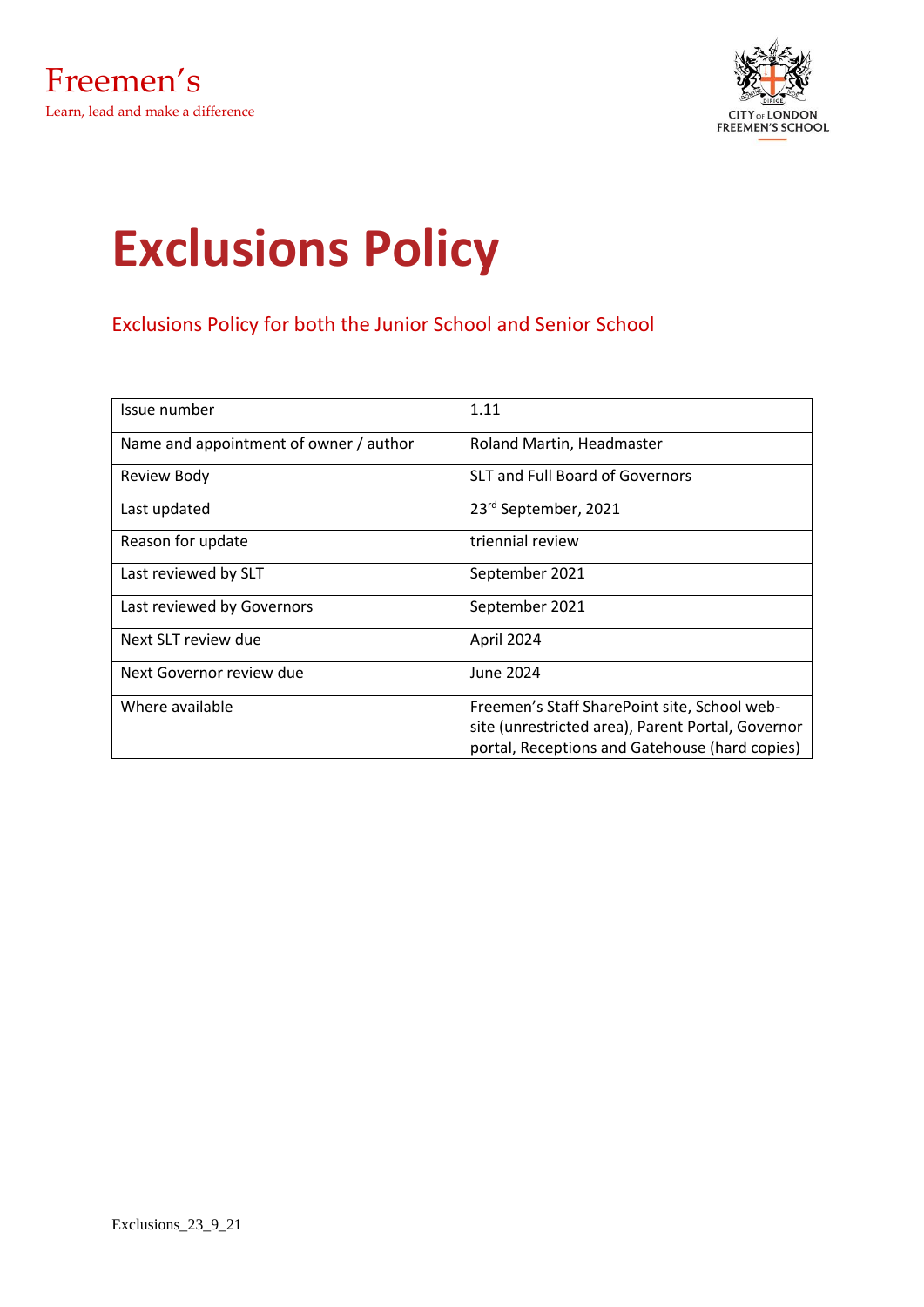

### **Introduction**

- 1. This Policy should be read in conjunction with the School's *Admissions Policy*, *Behaviour Policy* and *Searches and Confiscation Policy*.
- 2. The School aims to act fairly and in accordance with the principles of natural justice in dealing with serious disciplinary matters that could lead to permanent exclusion (expulsion). At all times the School is concerned to balance the needs of the individual pupil with the needs of the School community as a whole.
- 3. A pupil may be permanently excluded from School if it is proved that on balance of probabilities the pupil has committed a very grave breach of School discipline or a serious criminal offence. Permanent exclusion is reserved for the most serious breaches. The main categories of misconduct which may result in exclusion are:
	- · supply/possession/use of drugs and solvents or their paraphernalia or substances intended to resemble them, and alcohol and tobacco;
	- · theft, blackmail, physical violence, intimidation, racism and persistent bullying (including cyberbullying);
	- misconduct of a sexual nature; supply and possession of pornography;
	- possession or use of unauthorised firearms or other weapons;
	- · vandalism and computer hacking;
	- putting either the pupil's own or other pupils' emotional welfare at risk;
	- persistent attitudes or behaviours which are inconsistent with the ethos of City of London Freemen's School.

### **Investigation**

- 4. Serious misconduct on the part of a pupil or pupils or a complaint or rumour of serious misconduct will be investigated by a member of the School staff. The investigation will be carried out in a fair and unbiased manner. The investigation may include any or all of the following:
	- a. questioning the pupil concerned in the presence of an appropriate adult
	- b. questioning other pupils, staff or parents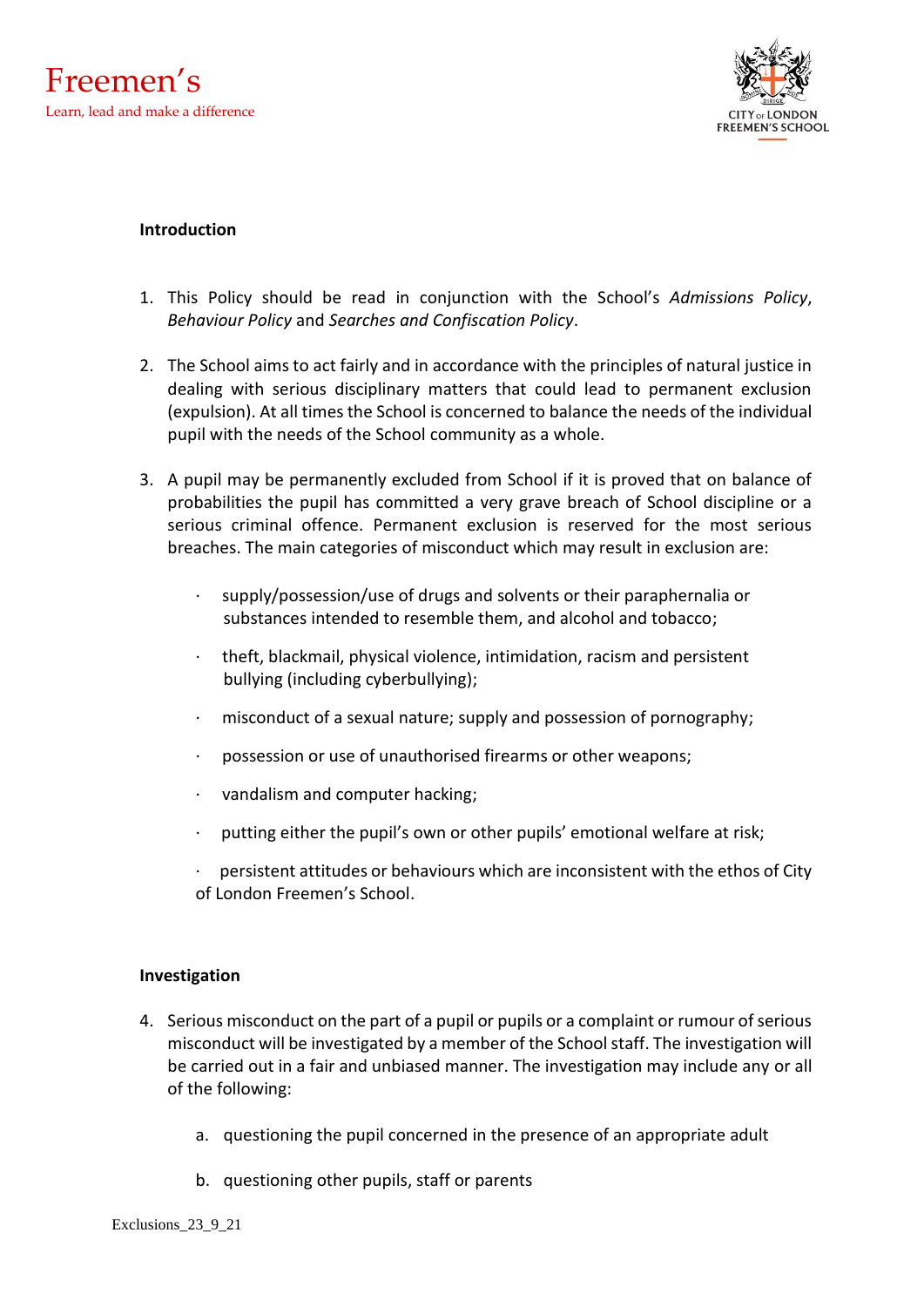

- c. searching the pupil's belongings and (in the case of boarders) his/her accommodation in line with the School's Searches and Confiscation Policy
- d. if involvement with drugs is suspected, a pupil may be given the opportunity to provide a biological sample under medical supervision, or a sample of breath to test for alcohol in breach of school discipline
- e. requiring a pupil to hand over to a member of staff any object which could present a danger to the pupil or others (eg a knife) or any object which a member of staff has reason to believe may present a threat to others, eg an electronic device containing inappropriate images or unlawfully obtained images
- 5. Except as required by law, the School and its staff will not be required to divulge to parents or others any confidential information or the identities of pupils or others who have given information which has led to a complaint or which has been acquired as part of the investigation.
- 6. Where the outcome of the investigation could result in a pupil facing permanent exclusion, the pupil's parents will be informed as soon as is reasonably practicable. All reasonable efforts will be made to notify the pupil's parents so that they can attend a meeting with the Headmaster before a decision permanently to exclude a pupil is taken. In the absence of a parent or guardian, the pupil will be assisted by another adult (usually a teacher) of his/her choice.

## **Permanent Exclusion**

- 7. Where a decision is taken by the School permanently to exclude a pupil, the Headmaster will communicate such a decision in writing to the parents of the pupil, stating the reasons for the exclusion and advising the parents of the Governors' Review procedure.
- 8. Where a pupil is permanently excluded, there will be no refund of the Acceptance Deposit or of fees for the current or past terms, but the Overseas Deposit (if any) will be refunded without interest, less any sums owing to the School. There will be no charge of fees in lieu of notice but, save for any contrary provisions in any other agreement made between the parents and the School, all arrears of fees and any other sum due to the School will be payable.
- 9. A boarder who is permanently excluded from School will be expected to leave the site at the earliest opportunity. This may require him/her to arrange a stay with his/her legal guardian whilst travel arrangements are pending. He/she will have his/her CAS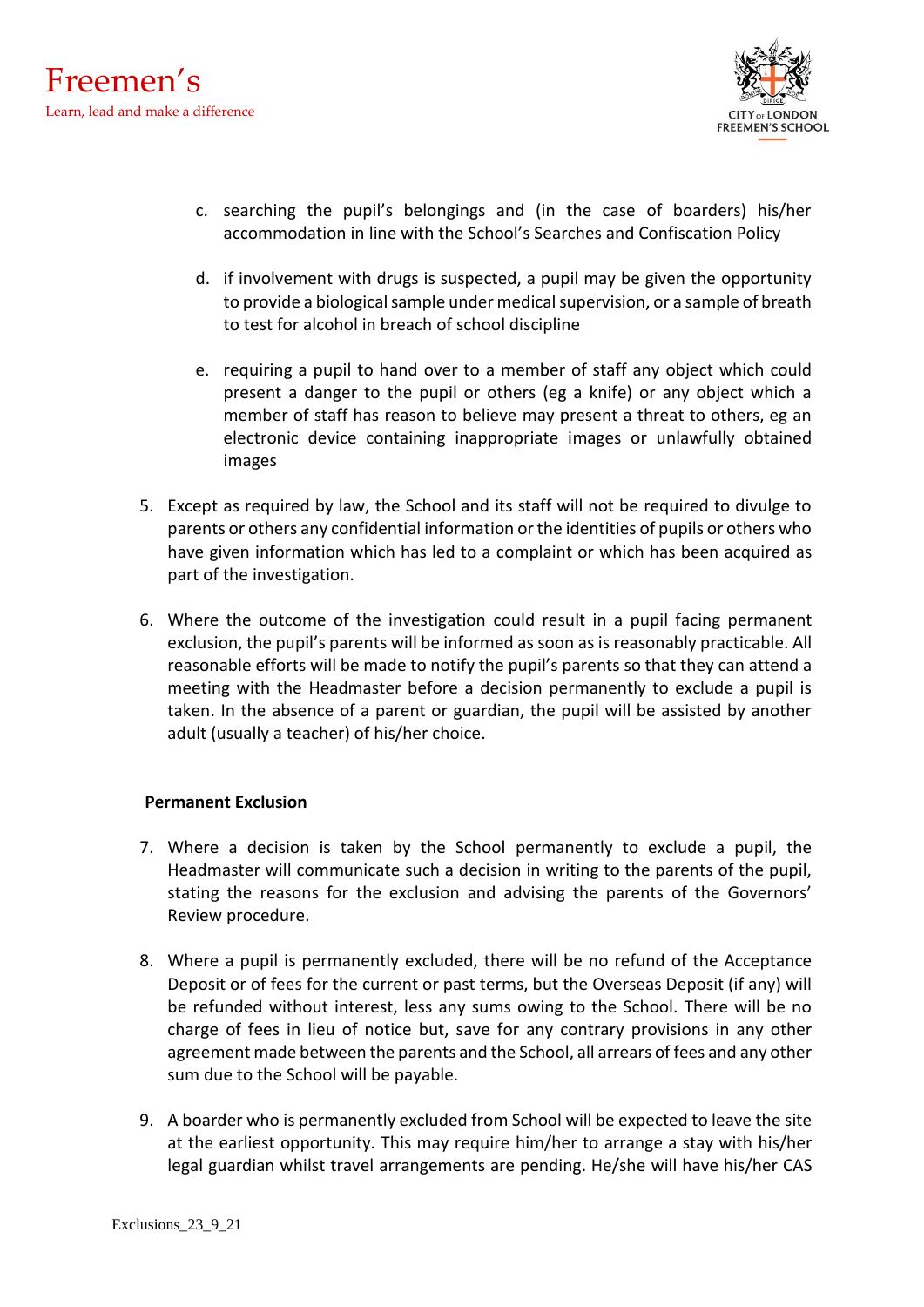

withdrawn. This may invalidate his/her visa and he/she may be required to leave the UK.

### **Governors' Review Procedure**

- 10. The Governors' Review procedure is intended to give parents the opportunity to have a decision of the Headmaster permanently to exclude their son/daughter reviewed by a panel of Governors.
- 11. The Governors' Review will apply to a decision by the Headmaster to permanently exclude the pupil or to require the removal of the pupil from boarding, but not to a decision temporarily to exclude (suspend) the pupil, unless the temporary exclusion is for 11 school days or more, or would prevent the pupil from taking a public examination. The pupil will remain excluded from the School until the Governors' Review Procedure is completed.
- 12. Parents must make their request for a Governors' Review as soon as possible and in any event within seven days of the decision to exclude being notified to the parents. The request should be made in writing to the Clerk of the Governors whose details the Headmaster will provide. The request for a Governors' Review should include the reasons why the parents believe that the Headmaster's decision permanently to exclude should be subject to review by the Governors. The request for a Governors' Review will be acknowledged in writing by the Clerk and the convening of a hearing by the Review Panel will normally take place no later than ten school days after receipt of the parents' request for a Review.
- 13. The review will be carried out by a panel of three Governors. Parents will be entitled to know the names of the Governors who make up the review panel and may ask for the appointment of an independent panel member nominated by the School.
- 14. The Review Panel will consider the reasons the parents have given for requesting a Review and will require the Headmaster to provide written reasons for the decision permanently to exclude the pupil. The Review Panel is only obliged to consider the matters included in these initial submissions although they may use their discretion to consider other relevant and related matters that may subsequently arise.
- 15. The Review Panel will convene a hearing which the following are entitled to attend:
	- a. The parent(s), and the pupil if sufficiently mature, accompanied by a friend if desired but in no case will a legal representative be allowed.
	- b. The Headmaster and/or one representative and